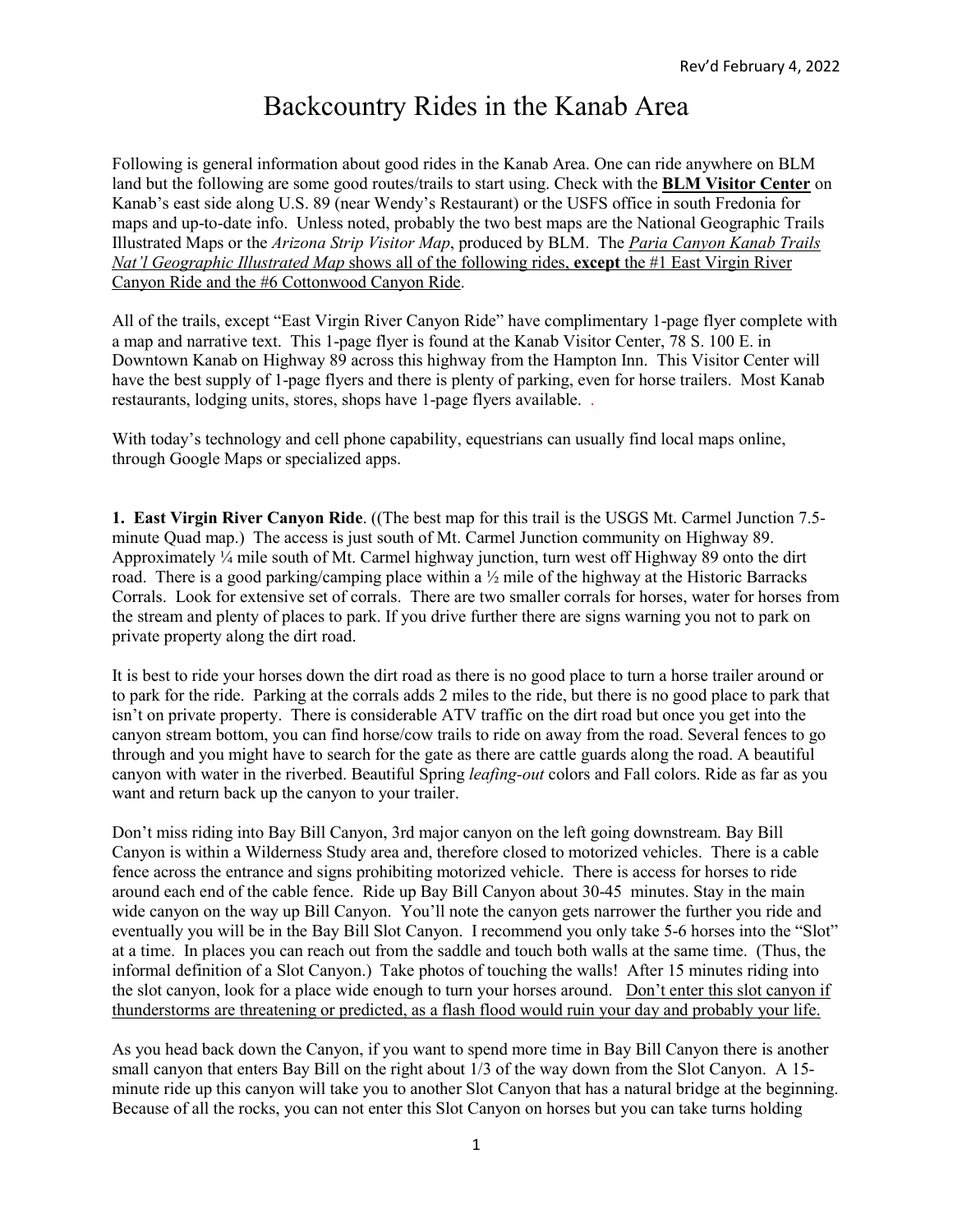other's horses and walk up under the natural bridge and back into the "Slot" a short distance. This is unique because of the natural bridge associated with a Slot Canyon..

2. **Paria River Canyon**. From the junction of US89 & 89A at the stoplight in Kanab drive east 33 miles on Highway 89 as if you are going to Page, to a well-marked junction that says Paria Townsite. The dirt road from the highway to the old movie set location usually has washboards. Because of washboards, you **must have 4-wheel drive** to pull the horses & trailer back up the steep hill from the Paria River trailhead. If you don't have 4-wh drive, park at the large parking lot next to the Highway 89 and ride an extra 5 miles into the trailhead. If you have a smaller rig and trailer drive north until just before the dirt road drops into the canyon. There is a small re-vegetated area and pulloff. Park in pulloff.

Dispersed Camping is permitted outside the day-use picnic area to the north and along the Paria River. If that is your plan, fill out the camping permit in the Trailhead Box. Unload beyond the day-use picnic area and ride down the road past the historic cemetery. You can ride north up the Paria River, water available, at least in places. The wide canyon gets narrower as you ride north. Some interesting side canyons to explore. Come back the same way.

3. **Paria Box & Hackberry Canyon**. Another interesting ride out of the Paria Trailhead is to go immediately across the Paria River to the east and look for the old stone buildings on the east side of the river, leftover from a "flour" gold mining era. Then go downstream along the Paria River through the "Paria Box", a narrow gap in the canyon walls where the Paria cuts through the sandstone walls. After going through the "Box" you are within ½ mile of the confluence with the Cottonwood Wash. It was in the narrow Paria Box walls where McKenna's Gold was predominately filmed. Clint Eastwood also starred in the "Outlaw Josie Wales, "with several scenes shot along the Paria River

If you want, at the confluence of Cottonwood Wash and Paria River, you can ride up the Cottonwood Wash into a different type of scenery about 2-3 miles to Hackberry Canyon. Then ride up the beautiful, narrow Hackberry Canyon about 3 miles to an old Homestead Cabin. (A second way to access Hackberry Canyon is to drive Highway 89 to the Cottonwood Wash dirt road junction and drive up the road to Hackberry Trailhead. Get information on road conditions at BLM visitor center. The Cottonwood Wash Road is mostly clay and if there has been any rain, don't use the Cottonwood Wash Road.)

4. **Buckskin Gulch**. Drive 4.5 miles beyond Paria turnoff to House Rock Valley Road junction with 89. (Total of 37.5 miles from Kanab stoplight.) At the big curve and before entering the "Cocks Comb (local name for the high narrow ridge) leave 89 and go south 4.2 miles on House Rock Valley Road to Buckskin Gulch Trailhead. A slow, dirt road but passable with horse trailer.

There is a day-use fee for the Gulch of \$6.00 per person and another \$6.00 for a dog. Deposit the fee in the Iron Pipe. Thus, no change given back. About 1 hour ride through a scenic wide canyon and several crossings back and forth through the dry wash. The Buckskin Gulch becomes a spectacular, narrow canyon. **Do not enter this narrow canyon if there is any possibility of rain. A flash flood will ruin your day, the horse's day and probably both your lives.**

If you found a lot of pools of water in the wash when you were in the wide canyon or if there is flowing water in the wash, I would not enter the narrow portion of Buckskin Gulch. Standing water means there will be soft mud and maybe even quicksand present in the narrow 8-to 12-foot-wide canyon that has walls 40 to nearly 100 feet high. If you do enter the narrow canyon and find a pool or several pools and decide to cross the pools, have the lead horse go completely across the pool and hold the other horses back. Then have one horse at a time go through the pool.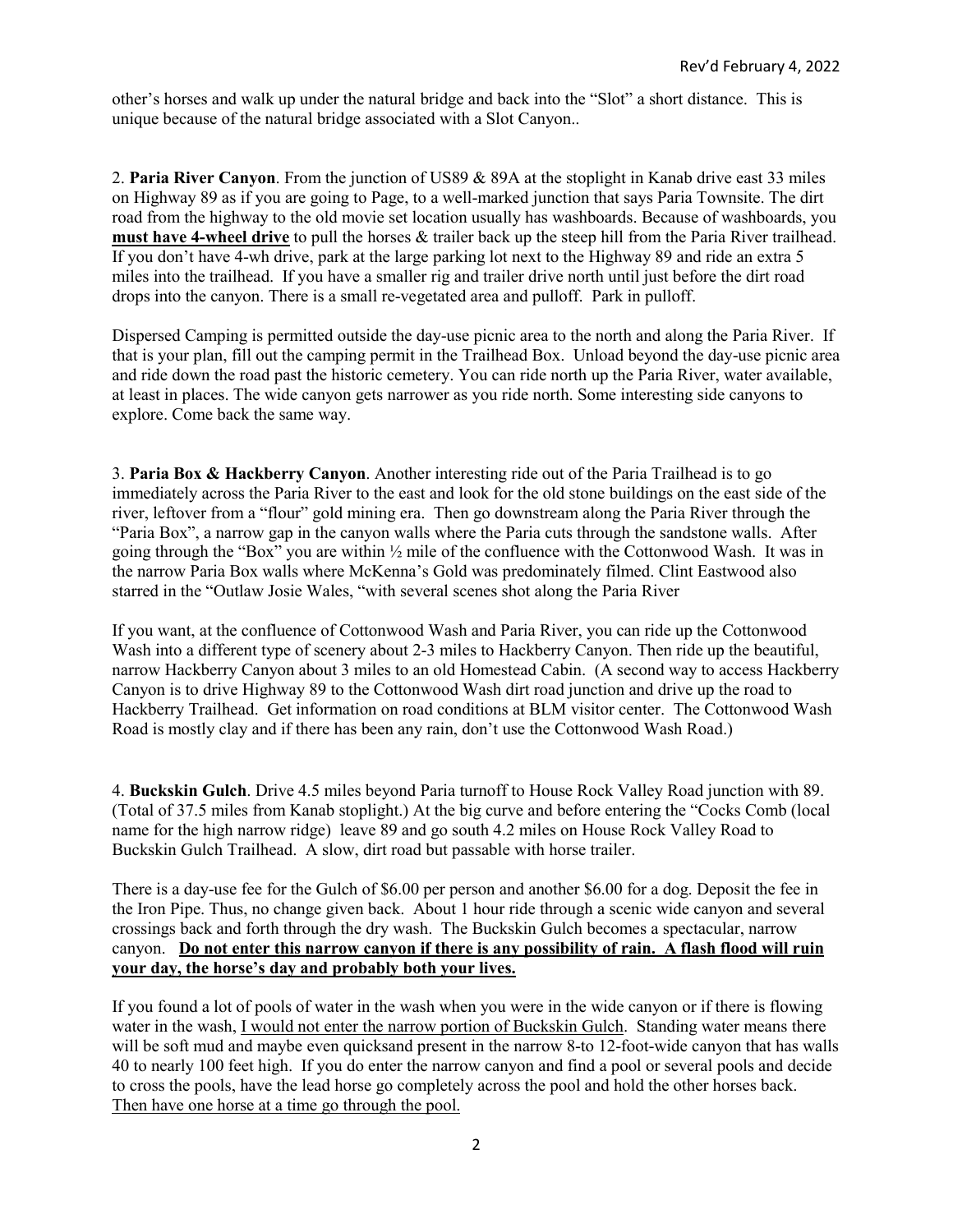The confluence of Buckskin Gulch and Wire Pass Slot Canyon is about 4.5 miles or 1.5 hr. ride from the trailhead. Have lunch at the confluence and look for small, but beautiful petroglyphs on the south canyon wall of Wire Pass Slot Canyon (petroglyphs are low on the wall). Beyond this confluence, Buckskin becomes real rocky. Horses cannot go beyond the Confluence. Wire Pass is too narrow for horses but fun to explore on foot. Have someone hold horses out of the way of hikers while you walk up Wire Pass.

The confluence is a gathering place for lots of hikers. Please keep your horses away from large number of people. If your horses dump manure, clean it up and/or bury it in the sand away from hiker walking areas or scatter it away from the central part of the confluence. Remember to Stop, Smile and Speak – the "3 S's". You'll find a lot of international visitors present, so welcome them to America. They'll probably want to pet the horse or take photos of the "cowboys."

Return back up Buckskin with your horses to the trailhead. You'll probably find day-hikers walking the loop from Wire Pass to Confluence and up the Buckskin to the trailhead to meet their driver. (3-S's)

5. **Snake Gulch**. Take Highway 89A (alternate) south out of Kanab through Fredonia, AZ. About 1 mile south of Fredonia, turn right (south) onto FS22, a paved road. Take FS22 several miles south across the desert. When the pavement ends, continue a short distance to FS423 – turn west (right) onto FS423. Go about 1.3 miles and turn north (right) onto FS642 and go about 3 miles to the trailhead. Be sure to pack plenty of water as there is no water available in the main canyon.

From the trailhead ride into the canyon. Ride about 45 minutes and start looking for rock art on the canyon walls as you ride down the canyon. Further down there are pictographs (painted pictures) and petroglyphs (pecked on writing by Indigenous Tribes) on both sides of the canyon. Most are on the north wall. **Take photos but DO NOT touch with your hands. Oil from our skin damages the** *writings***. Respect these writings and the 800 to 1000+ years they have been here. Do not add graffiti.**

Go as far as you want down-canyon and return back up the canyon to the trailhead. If you go as far to see a flat, mesa-type rock protruding from the left side of the canyon onto the canyon floor this feature is called "Table Rock." If you or your horses are extremely thirsty, go around the Table Rock onto the back side and ride or walk up the canyon to a small spring. There may not be any water because of continuing drought.

Snake Gulch is a beautiful canyon with little visitor use, but it gets unbearably hot from June through the summer. Not recommended that time of the year.

6. **Cottonwood Canyon**. (The best map is the one page trail flyer labeled "Cottonwood Canyon/Bunting Adventure Map" produced by the Kane County Visitor Center and available at Kanab Visitor Center or at various businesses in Kanab.)

Go south 0.8 miles from the Kanab stoplight at the junction of Highways 89 and 89A. Look for the "KTown89 Food and Fuel" Station on the left (east) side of 89A Highway, plus a large sign on the west side of 89A that says "Kanab Creek Ranchos." Turn right (west) onto Kanab Creek Drive, go down into Kanab Creek and back up. Continue up the hill straight through the 4-way stop. As Kanab Creek Drive turns to the left (south) turn right on the next street, Stansfield Drive, and continue to the west. You go down the hill to Bunting Trailhead (hiking only) and back up the hill to the Cottonwood Canyon Trailhead (hikers and horses only) and city water tank. Large parking area with a trailhead sign and a beautiful picnic area with a great view of the landscape.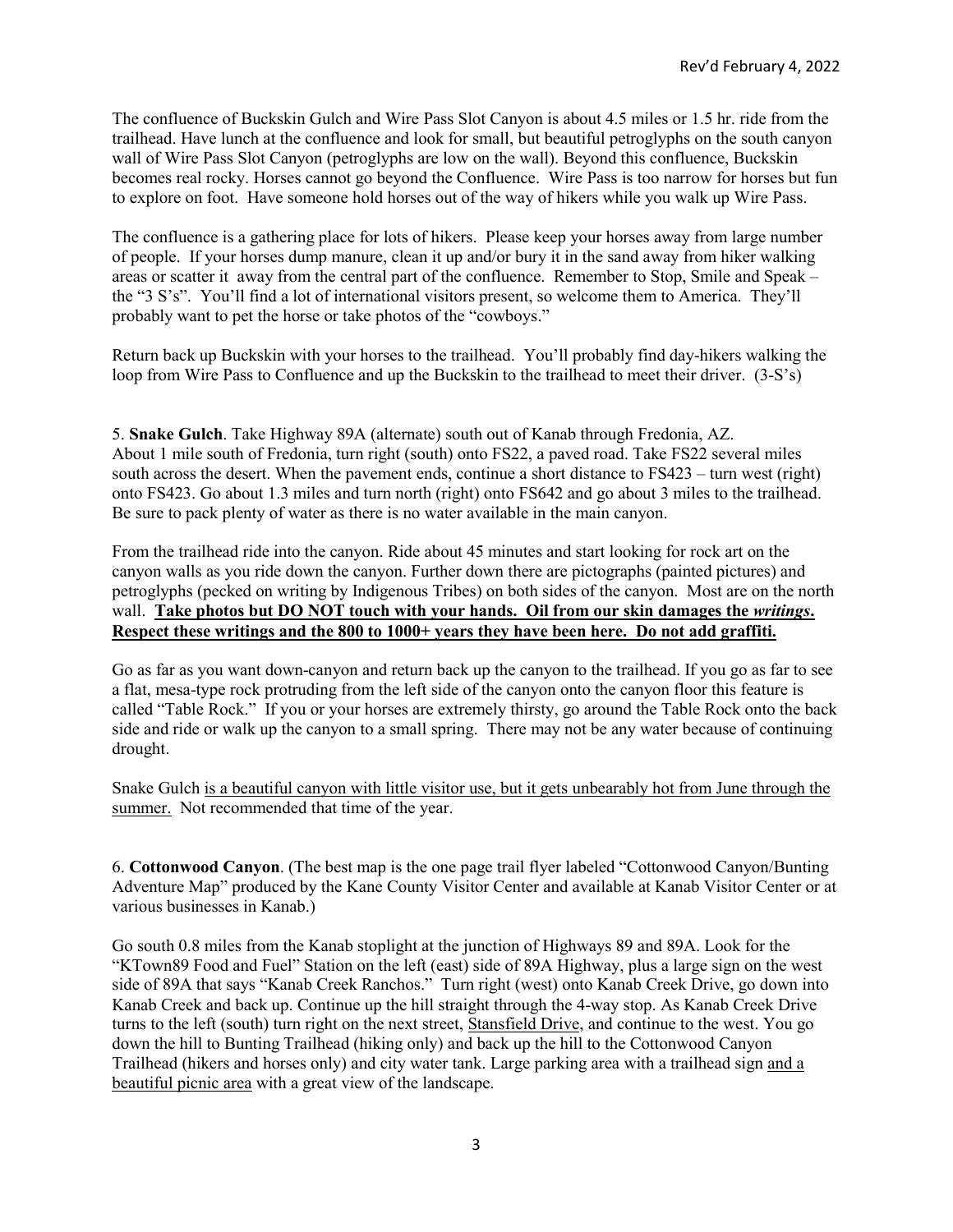Study the map before starting on the Cottonwood Trail. Use the unlocked swinging gate to start the ride. Be sure and fasten the chain clip to keep the cattle from getting out of the BLM pasture. You will see the hiker-horse trail signs. Pay attention as you ride and look for rock cairns along the trail. There are not a lot of cairns on the trail but the trail is well used. The first part of the trail includes a lot of steep ups and downs. Eventually you will come to a small ride-through **Iron Gate**.

Go through this iron gate, ride south a short distance watching for the trail that leaves the old abandoned road and go westerly down into a drainage and back out. You will cross three old roads but stay on the trail, enjoying a beautiful ride from below the Vermillion Cliffs. As you get out into flatter country with blue-gray soils, pay close attention to following the trail. There are a few large cairns and smaller cairns that will help guide you. If cairns have been toppled, feel free to get off the horse and re-stack the cairn, but don't build new cairns. After about an hour ride you will come to a wooden sign indicating the end of the trail at a two-track road headed north into Cottonwood Canyon **or** south to the State Line Road. **Here you have a decision to make.** (1) Go north into Cottonwood Canyon; (2) go south down to the State Line Dirt Road; or (3) turn around and follow the trail back to the trailhead.

- 1. Going North into Cottonwood Canyon: This 2-track road also has a Fredonia City buried water line and occasionally you will see evidence of the water line. Eventually you will join the Cottonwood Canyon Road and continue north to the locked gate. At this gate, follow the fence line west down to Cottonwood Wash where you can get around the fence and follow the fence back uphill to the Cottonwood Canyon Road. You are entering private property. Please respect the landowner's requests that horse riders stay close to the fence and when you reach the road, please stay on the road. The further north you ride the prettier the canyon gets. But you need to turn around at some point as there is no northern horse access out of Cottonwood Canyon because of private property locked gates.
- 2. Going South toward the State Line Dirt Road: **This is the quickest and easiest way back to your trailer**. It is a few minutes ride south to the State Line Road. As you approach the road, there is a cattle tank that may have water for the horses. Get on the 2-track dirt road and follow the double fence line to the east. This fence is the UT-AZ border. No need for passports. Please stay on the State Line Road as you are on private property. You will come to an area that has some remains of development and the landowner might be camped in this area. In the middle of the junk, take one of the 2-track roads to the north and go pass the Old Movie Fort Site. Numerous movies filmed here. The last movie filmed here was "*Apple Dumpling Gang Rides Again. Part II"* in 1979. Do not enter any of the buildings as it is dangerous. Watch out for rattle snakes as they are common around collapsed buildings. Also watch for barbed wire and lumber with nails protruding. Immediately north of the Movie Fort there is an old dirt race track for ATVs and motorcycles. On the north end of this track there is the abandoned 2-track road that will lead you northwards back to the **Iron Gate**. From the Gate your horse should find the way back to your trailer at the Trailhead.
- 3. Turning around and going back on the same trail is a nice option. It will look different going back.

7. **K-Hill Trail**. One of the first things you see when entering Kanab from either the north or south is the large "K" on the slopes of a large sandstone bluff. There are 2 trailheads for K-Hill Trail. One on the east end at the beginning of Pugh Canyon. The other the West-End Trailhead that joins the Tom Canyon Trail and leads up into Toms Canyon. I recommend using Pugh Canyon Trailhead as there is more room for parking horse trailers. Using the Pugh Canyon Trailhead, you will have two choices when you ride the length of K-Hill Trail and meet the Toms Canyon Trailhead.

**First choice,** is to turn around and go back to the trailer for a ride-length of just over one hour. **Or second choice**, take the Toms Canyon Trail and go out to the end of the Toms Canyon Trail, then turn around and ride back to the trailer for a 3-hour ride.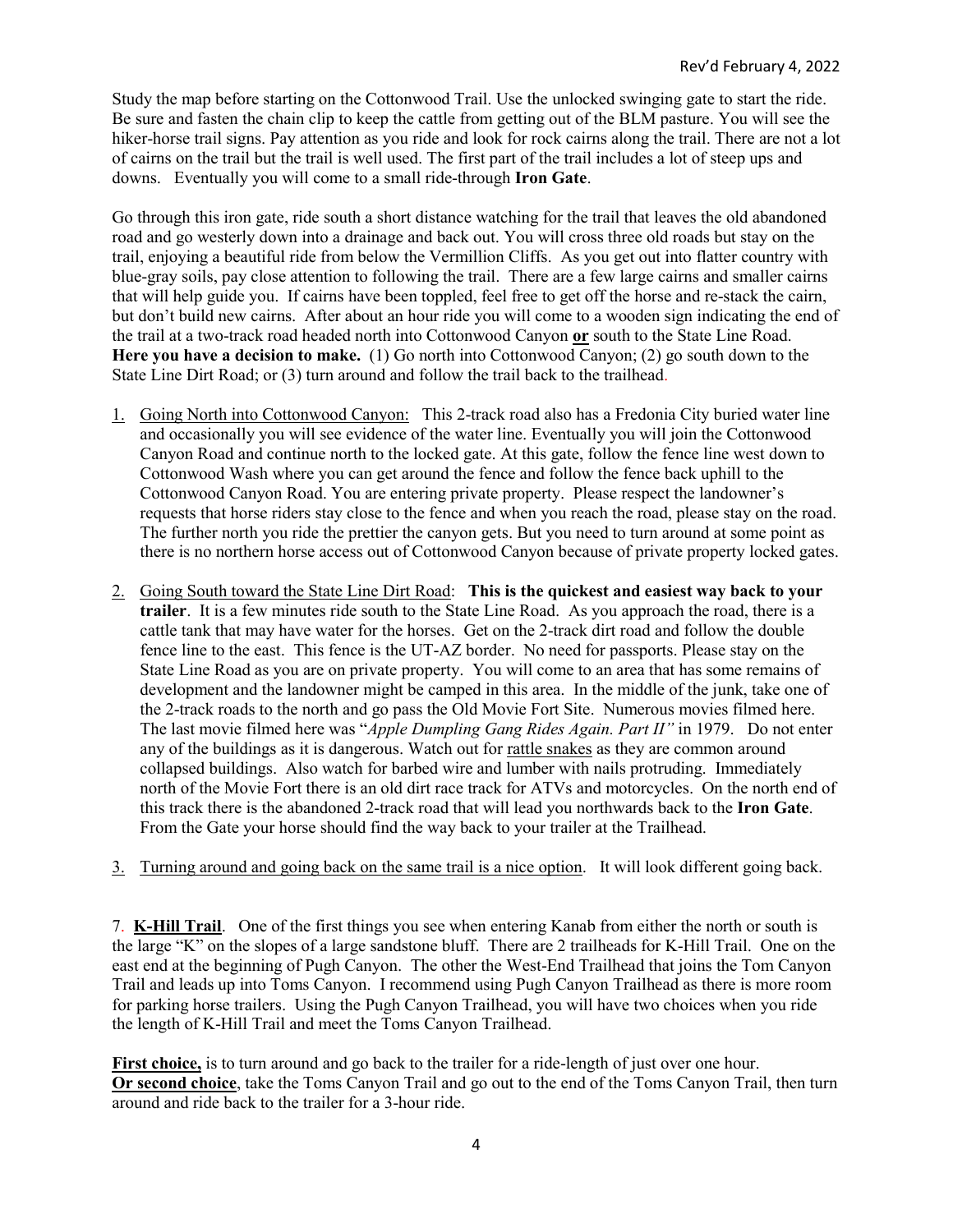**Notes About K-Hill :** This trail was constructed for equestrians, hikers, runners and dog walkers but dogs need to be on a leash. There are 17 blind curves on the 2 to 3 mile trail. The trail is narrow in places and follows sandstone ledges with steep drop-offs of numerous feet on most outward edges. If an equestrian and biker met on a blind curve with a steep drop-off, and the horse is spooked there could be serious injuries to the horse and rider and quite possibility a fatality(s) because of the drop-off.

Because Mountain Bikes travel fast, particularly downhill, and with little noise that increases the lack of potential collison on a curve. "No Mountain Bikes" have been prohibited by the BLM on K-Hill trail for several years. Prohibition was relatively easy because when this trail was constructed in 2011 there was very little mountain bike traffic anywhere in Kanab or surrounding area. However, be aware, mountain bikes and even motorcycles now frequently use this trail. There have been a few close-calls on the blind curves.

Currently at the 2 major Trailheads and where access points meet the K-Hill Trail, there are carsonite posts with stickers that state "No Mountain Bikes" and have photos that ATVs are prohibited. However, E-Bikers and OneWheel riders are becoming common and theses riders do not think they are in the same category as mountain bikes and thus don't have to obey the "No Mountain Bikes" signs.

As you ride K-Hill watch for bicycle activity. If you have an uncomfortable experience with a bicycle(s), E-Bikes and OneWheels, please contact me with the details at 435-899-0467 (Noel Poe), and I'll take that information to the BLM. HDBCH is working with BLM in February 2022 to get permission to post trailhead signs that say something similar to "*Motorized Vehicles and All Bicycles Prohibited on K-Hill Trail because of Safety Hazards*".

**Back to K-Hill Trail:** This is a beautiful trail right among the cliffs and spectacular views. You will enjoy it and in the mid-afternoon to early evening you are not likely to experience bikers or motorcycle riders. There are numerous sandstone benches along the trail, so if you want to stop and watch the beautiful western sunsets, do so but please select the appropriate benches so that you don't block the trail for runners, hikers, and dog-walkers. They are our friends!

To get on the Pugh Canyon and K-Hill Trailhead parking area, go east on Highway 89 toward Page, AZ. Before you leave town, you'll see the Wendy's sign and 7-11 gas station, turn there. Go right on the paved road that leads eastly toward Pugh Canyon. At a "T" intersection turn right. You will end up at a dirt trailhead parking area and looking eastward toward Pugh Canyon. Park, unload, and saddle-up. Follow the Carsonite Sign posts. At first, you'll be on a wide, dirt-road for ¼ mile. Watch for a carsonite post on the right that will point to a 2-track road that goes a short distance and more carsonite signs that lead you onto the K-Hill Trail. Enjoy the ride and the spectacular views of the Vermillion Cliffs, Kanab City and Kaibab Plateau to the south. The K-Hill Trail is well-signed. Remember the 3 Ss --- Stop, Smile and Speak to hikers and dog walkers.

8. **Toms Canyon Loop Trail:** Toms Canyon Trail is in the same vicinity as K-Hill Trail. However, K-Hill trail is in Pugh Canyon on the south side of Savage Ridge, the name given to the tall ridge that separates Pugh and Toms Canyons. (The letter "K" is on Savage Point.) Toms Canyon Trail is inToms Canyon on the north side of the Savage Ridge.

To get to the most popular Toms Canyon Trailhead: Get on Highway 89 and at the large curve next to Parry's Lodge, turn North on 100 East Street (the street between Parry's Lodge and Kanab Center) continue going north on 100 East Street for 3 blocks. Turn right onto 300 North. When you see the water wheel and Round-About, take the first right-turn in the Round-About onto Ladera Street. Park at the curve along Ladera Street as it curves left. Unload trailer, saddle-up and ride up the dirt grade past the kiosk sign and get on the trail pointing to Toms Canyon and K-Hill Trails. Ride about 100 yards and the Toms Canyon Trail separates from K-Hill Trail and goes back to the north up a rather short, steep hill.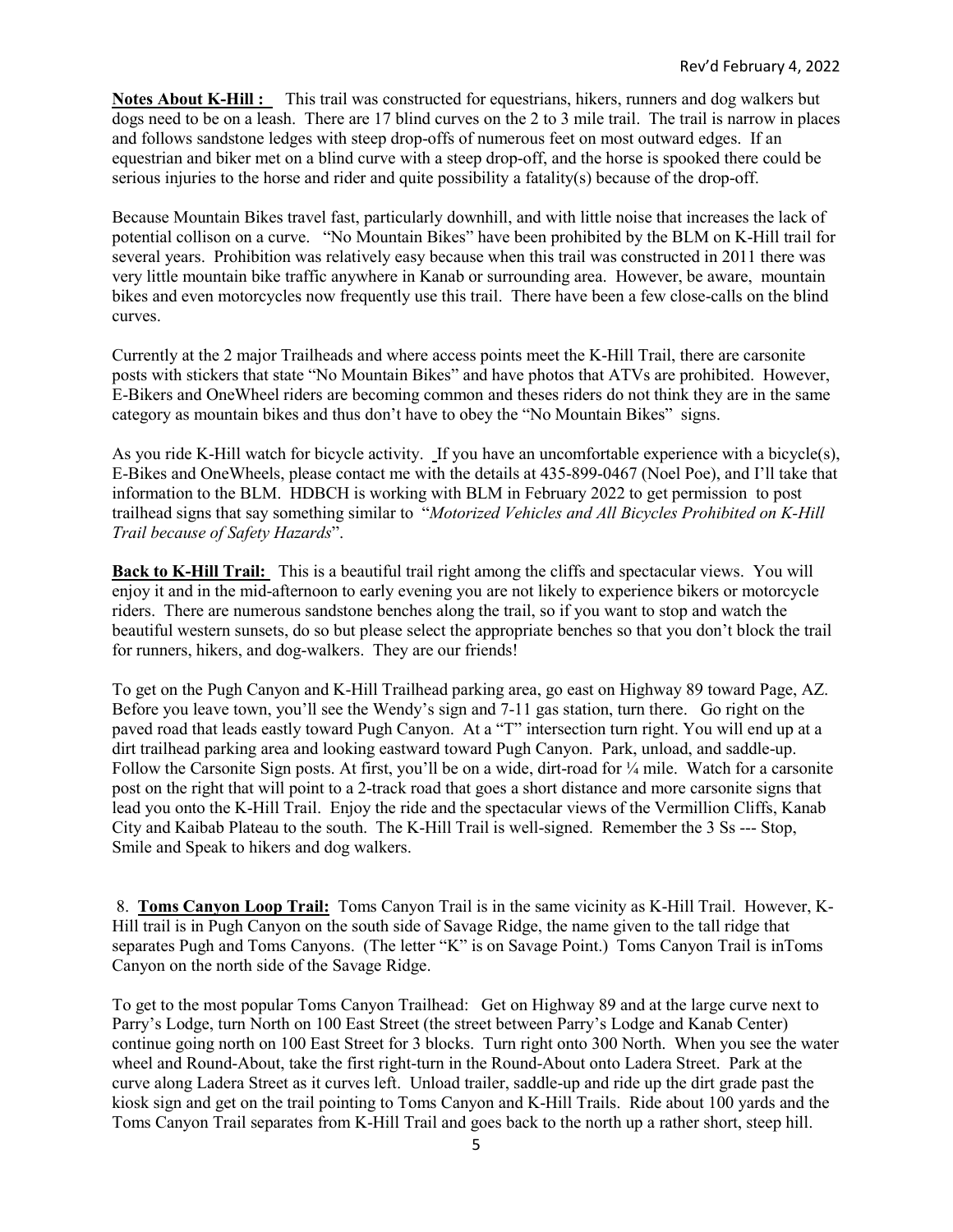Follow the primary trail that goes past many homes in the La Estancia Subdivision and looks down on their back yards. You will come to a swinging gate in a fence line. Open, if closed, and close if originally closed.

In 2021, the BLM with a positive recommendation from HDBCH , allowed the construction of several mountain bicycle trails also in the Toms Canyon. The primary trail in Toms Canyon is open to horses and hikers, there are a couple short sections that are open for mountain bikes. E-Bikes were prohibited through negotiation anywhere on BLM land in Toms Canyon and mountain bikes are allowed on selected bike trails that are not used by the equestrians.

This ride is about a 1-hour ride to a large sandstone picnic table at the end of the Toms Box Canyon. There are several Tie-down posts to tie horses to while the riders have a picnic or go for a walk to the weeping rock ( a mild spring in the box canyon). Trail in and out is well marked. Please do not take your horses on the trails that are obviously signed for bicycles. Thank you.

**9. Greenhalgh Trail in Trail Canyon**: The Greenhalgh Trail is open to hikers and equestrians. However, it should only be used by experienced trail riders with experienced horses. This trail is north of Kanab on Highway 89. After mile post 65 turn onto a dirt road leading west to a large parking area used by horse trailers and motorized ATVs & SUVS. Park in this obvious large, parking area. After mounting, ride your horses down the Kanab Creek ATV Trail. This trail is a shared trail that includes motorized OHV vehicles and horse use. As you know, these two recreational uses are sometimes not compatible.

For the equestrian, the first curve is a blind curve. Fortunately, motorized vehicles make noise and the equestrian and their horses can sense an OHV coming up the hill. Horses  $\&$  riders should wait in the parking lot, yielding the right-of-way. As the equestrians' progress on what is known as the Kanab Creek ATV Trail, the rider should try to be aware of oncoming motorized vehicles. There are two hazardous portions of this trail where horses and motorized use do not see or hear each other: (1) One is the longgrade coming around the initial blind curve below the parking area, and (2) is the long, narrow hogback grade up the hill above the Kanab Creek crossing. This hogback ridge trail is extremely narrow with blind spots on both the upper end and the bottom end. One of the trail users will have to turn the horses around and ride back to their beginning or the OHV driver attempts to back up his/her machine to the top of the hill and yield the right-of-way to the equestrian riders. This depends where you meet the motorized vehicles on the hogback.

Once the equestrians are on top of the hogback ridge, there is a marked road going west to the Greenhalgh Trailhead that is no more than ¼ mile from the main Kanab Creek ATV Trail. Take this spur 2-track and ride to the trailhead. Go through the open gate and ride up the defined trail to the bottom of the cliff.

The Greenhalgh Trail starts at the bottom of the northern cliff face. The trail is only for experienced equestrians and their horses. The trail is steep with many switchbacks. The edge of the trail in several places is on an exposure edge of the trail with hundreds of feet falling distance should the horse spook and jump off the trail.

Once you are on top, the formal trail ends. Eventually we will have a trail wayside exhibit panel to provide information. The BLM has decided the top of the mesa is an "*explore and discover*" opportunity in which the equestrians/hikers may enjoy the mesa and ride anywhere in any direction in the sand. The best travel may be to stop and look down on the Trail Canyon to the south, then ride counter-clockwise around the mesa rim to look down on the Kanab Creek Canyon to the east, and the Tiny Canyon to the north. We are hopeful to formally extend a developed trail to the top of the Bunting Mesa and a long, loop trail back to the south.